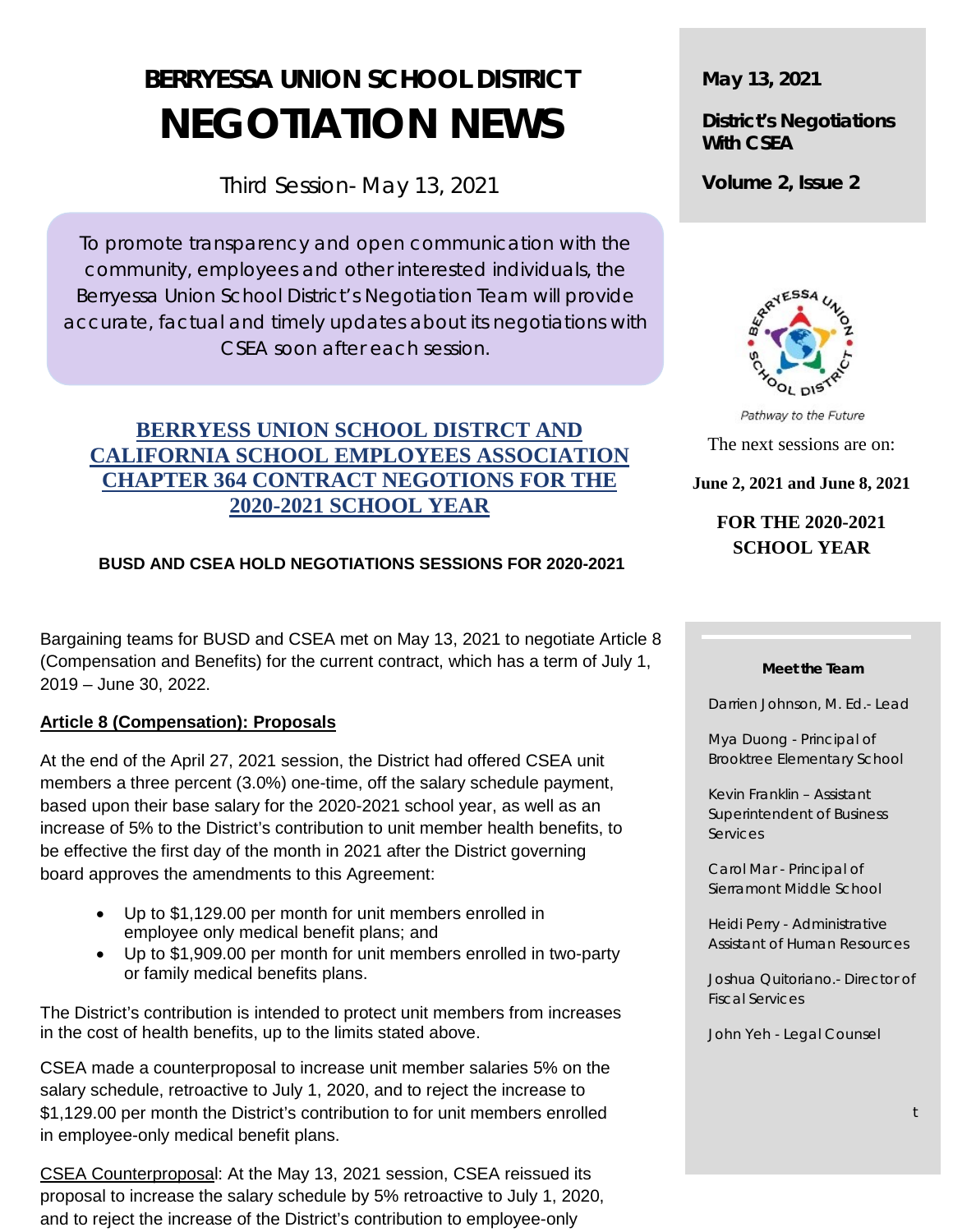health benefits to \$1,129.00 per month. CSEA proposal also included the following:

- An increase to the FTE for all Paraeducators currently below 4.0 hours to 6.0 hours.
- An increase in Spanish interpreter hours to 7.0 hours.
- An increase in Administrative Secretary hours to 8.0 hours. (collectively "Proposed FTE increases.")

CSEA also made proposals to:

- Increase the duration during which Special Education Paraeducators I and II receive an extra hour of pay when a long-term substitute teacher is assigned, from 10 days to 30 days. (Article 8.7.7)
- Implement a 19% increase in base salary for unit members beginning with their 30<sup>th</sup> consecutive year on the longevity schedule. (Article 8.8.2)
- Increase the case load cap of 25 to 30 students for Occupational Therapists, depending on service type. (Article 8.3.5)
- Add a \$1,000 stipend for unit members holding Bachelors' degrees. (collectively "Additional Compensation Proposals.")

### District Counterproposal:

The District issued a counterproposal maintaining its three percent (3.0%) one-time, off the salary schedule payment. The District's counterproposal also sought to reinstate the increase to \$1,129.00 per month of the District's contribution to for unit members enrolled in employee only medical benefit plans. The District noted that 37 unit members were enrolled to receive employee-only benefits, and the increase in the District's contribution would financially protect those unit members. The District rejected CSEA's Proposed FTE Increases and Additional Compensation Proposals, noting that the County Office of Education had instructed the District to reduce a structural deficit in is multi-year budget projections.

#### CSEA Counterproposal:

After the parties exchanged additional counterproposals, CSEA issued a counterproposal to:

- Increase the salary schedule 3%, retroactive to July 1, 2020;
- Reinstate the increase to \$1,129.00 per month the District's contribution to for unit members enrolled in employee-.,,,.only medical benefit plans;
- Re-insert the Proposed FTE increases;
- Re-insert the Additional Compensation Proposals, with the exception of the longevity increase.

The District offered to resume negotiations at a previously-scheduled May 17, 2021 session, but CSEA wished to resume negotiations after the Governor's issuance of the May revisions to the State budget. The parties will resume negotiations, with sessions scheduled for June 2, 2021 and June 8, 2021.